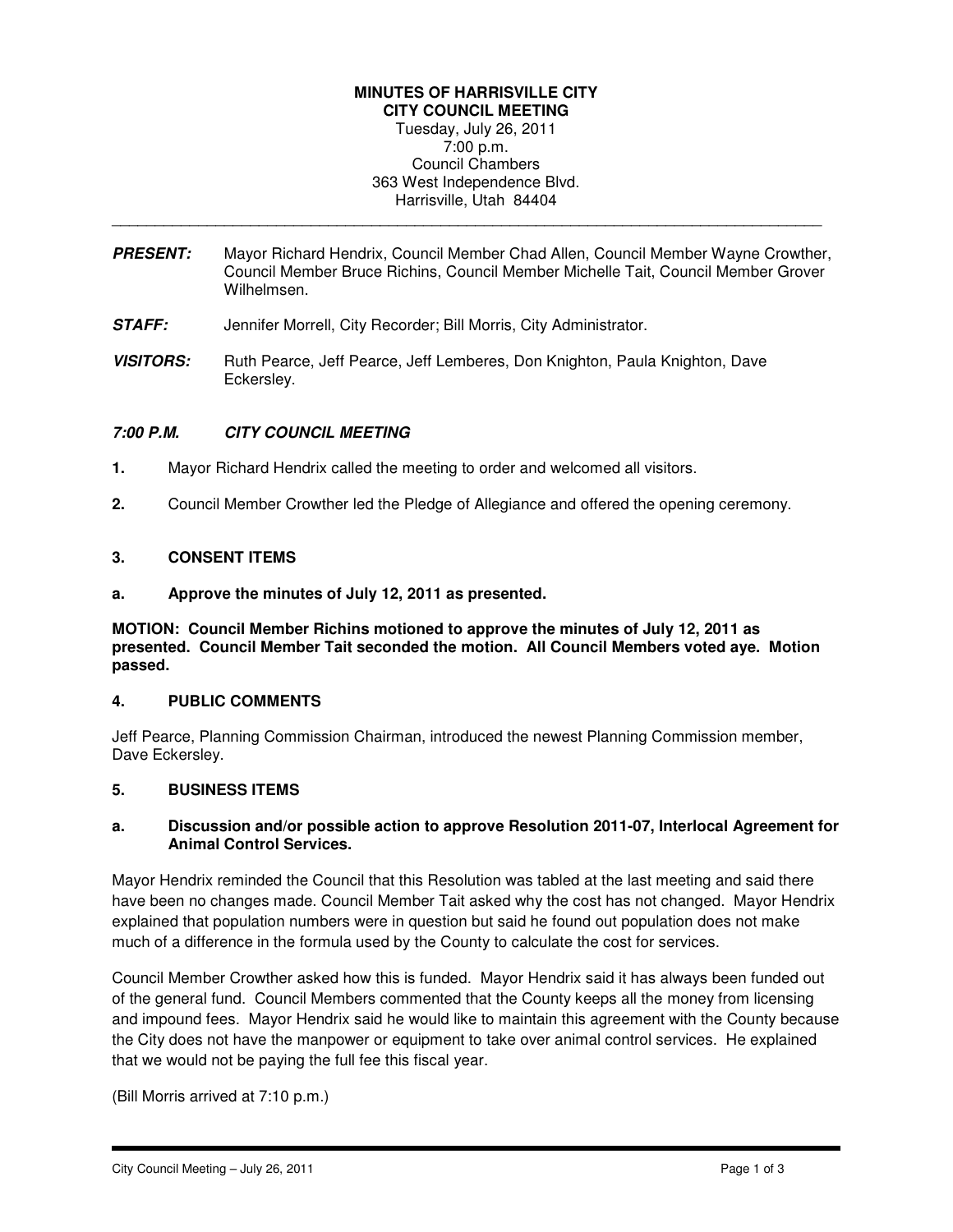Council Members discussed how much they think the service is used by residents. Council Member Crowther felt the fee being paid to the County could cover the cost for a nearly full-time employee. Mayor Hendrix said there are alternatives that could be considered and mentioned Pleasant View has their own animal control officer.

Jennifer Morrell, City Recorder, expressed her doubts that \$20,000 could even fund a part-time employee with benefits in mentioned the equipment and training that would be needed to handle Harrisville's animal control services. Council Member Wilhelmsen added that the City would need a facility to store the animals. Bill Morris, City Administrator, pointed out that this agreement was only for animal control services. He said there is a separate contract and the City pays a separate fee for the animal shelter.

Council Member Crowther asked if the County provides a yearly audit to show the scope of their services. Mr. Morris said they do provide a quarterly report which could be included in the Council packets. Council Member Crowther asked if they have financial audits and Mr. Morris said they do.

Council Member Wilhelmsen clarified the amount the City will pay this year as \$13,250. Mayor Hendrix said the cost for these services was budgeted for and recommends passing the interlocal agreement. He also requested that someone from the animal shelter come and make a presentation. Council Member Allen recommended they invite Lt. Chad Ferrin. Mayor Hendrix would like Lt. Ferrin to explain the formula that was used to calculate the new fee and also added that he would like continued discussion on alternative ways to provide residents this service.

Mr. Morris suggested a tri-city agreement with neighboring cities to share a full-time officer. He pointed out that the current agreement would cover the officer, the equipment, the truck, training, and liability insurance. Council Member Crowther asked if City staff could provide further information on a tri-city agreement. Mr. Morris discussed what the other cities in Weber County do for animal control and reminded the Council that the animal shelter agreement is still in place.

Council Member Allen abstained from discussion and voting because of his employment with the Weber County Sherriff's Office.

**MOTION: Council Member Tait motioned to approve Resolution 2011-07, Interlocal Agreement for Animal Control Services. Council Member Wilhelmsen seconded the motion. Roll call vote was taken. Council Members Richins, Tait, and Wilhelmsen voted yes. Council Member Crowther voted no. Council Member Allen abstained from voting. Motion passed.** 

## **b. Discussion and/or possible action on final acceptance for Hidden Willows West.**

Jennifer Morrell explained that there was a punch list provided by the City Engineer's office in May and all of the items have been completed including the quit claim deed for the detention basin. She said the developer has \$67,000 in escrow that will be released upon final acceptance.

**MOTION: Council Member Crowther motioned to approve Hidden Willows West subdivision for final acceptance as recommended by Brent Slater of Jones and Associates in his letter dated July 20, 2011 and release of appropriate escrow money. Council Member Allen seconded the motion. All Council Members voted aye. Motion passed.** 

## **6. PUBLIC COMMENTS**

None.

## **7. MAYOR/COUNCIL FOLLOW UP**

Council Member Wilhelmsen reviewed some of the items for Heritage Days including the parade and cars that are being contributed by R&M collision for Council Members to ride in. He said everything seems to